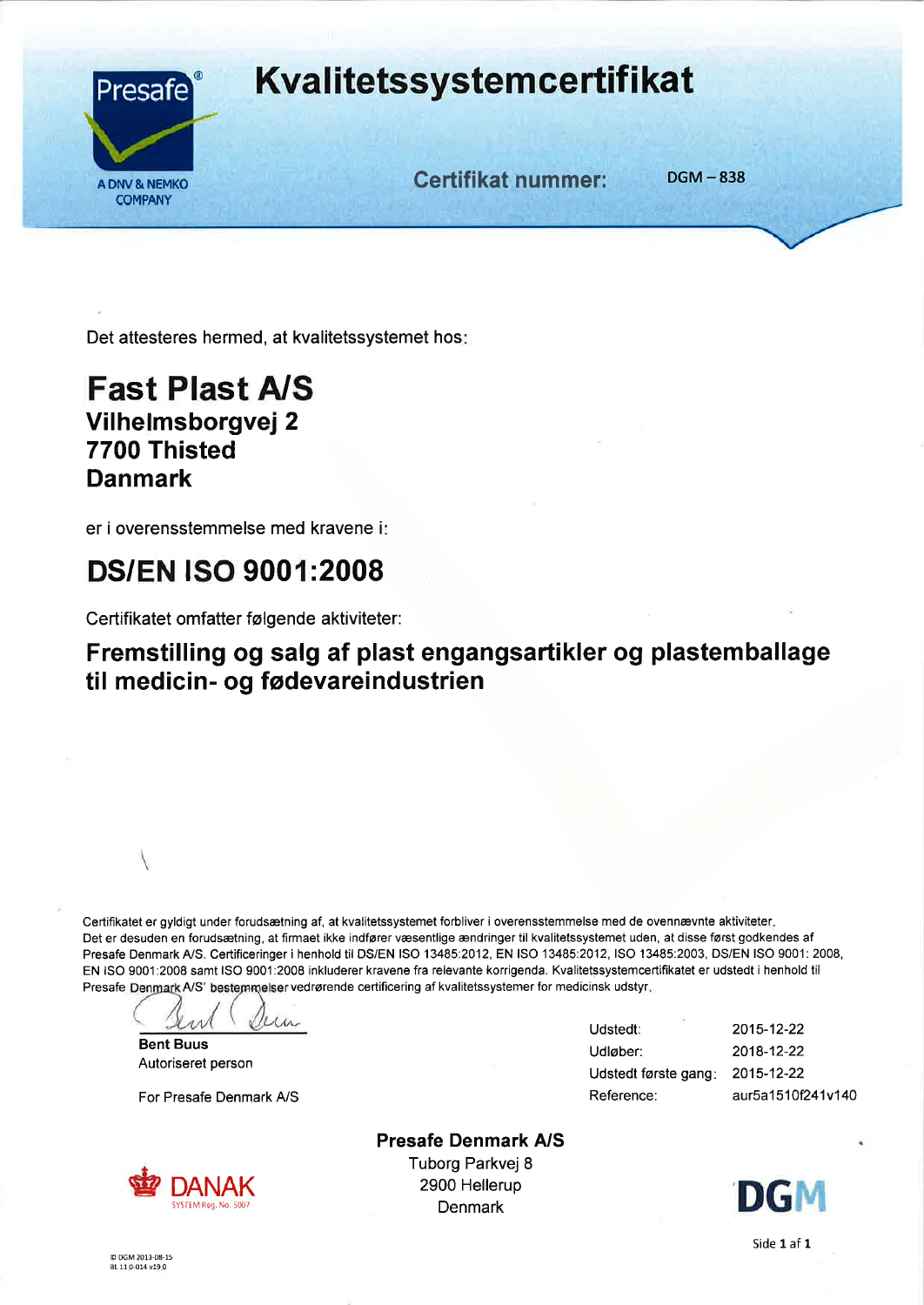

This is to certify that the quality system of:

### Fast Plast A/S Vilhelmsborgvej 2 7700 Thisted Danmark

fulfills the requirements in

# DS/EN ISO 9001 :2008

The certificate covers the following activities:

#### Manufacture and sale of plastic disposable tableware and plastic packaging to the medicinal and food industry

The certificate is valid provided that the quality system continues to conform to the above-mentioned scope and provided that the company does not introduce substantial changes to the quality system without the approval of Presafe Denmark A/S. Certifications to DS/EN ISO 13485:2Q12, EN ISO 13485:2012,1SO 13485:2003, DS/EN ISO 9001: 2008, EN ISO 9001:2008 and ISO 9001:2008 include the requirements of the applicable corrigenda. The quality system certificate is issued pursuant to Presafe Denmark A/S' terms and conditions for the certification of quality systems for medical devices.

Heidi Jørgensen

Authorized person For Presafe Denmark A/S



Presafe Denmark A/S Tuborg Parkvej 8 2900 Hellerup **Denmark** 

Date of issue: Expires: lnitial date of issue 2015-12-22 Reference: 2017-03-24 2018-12-22 aur5a1510v241f140

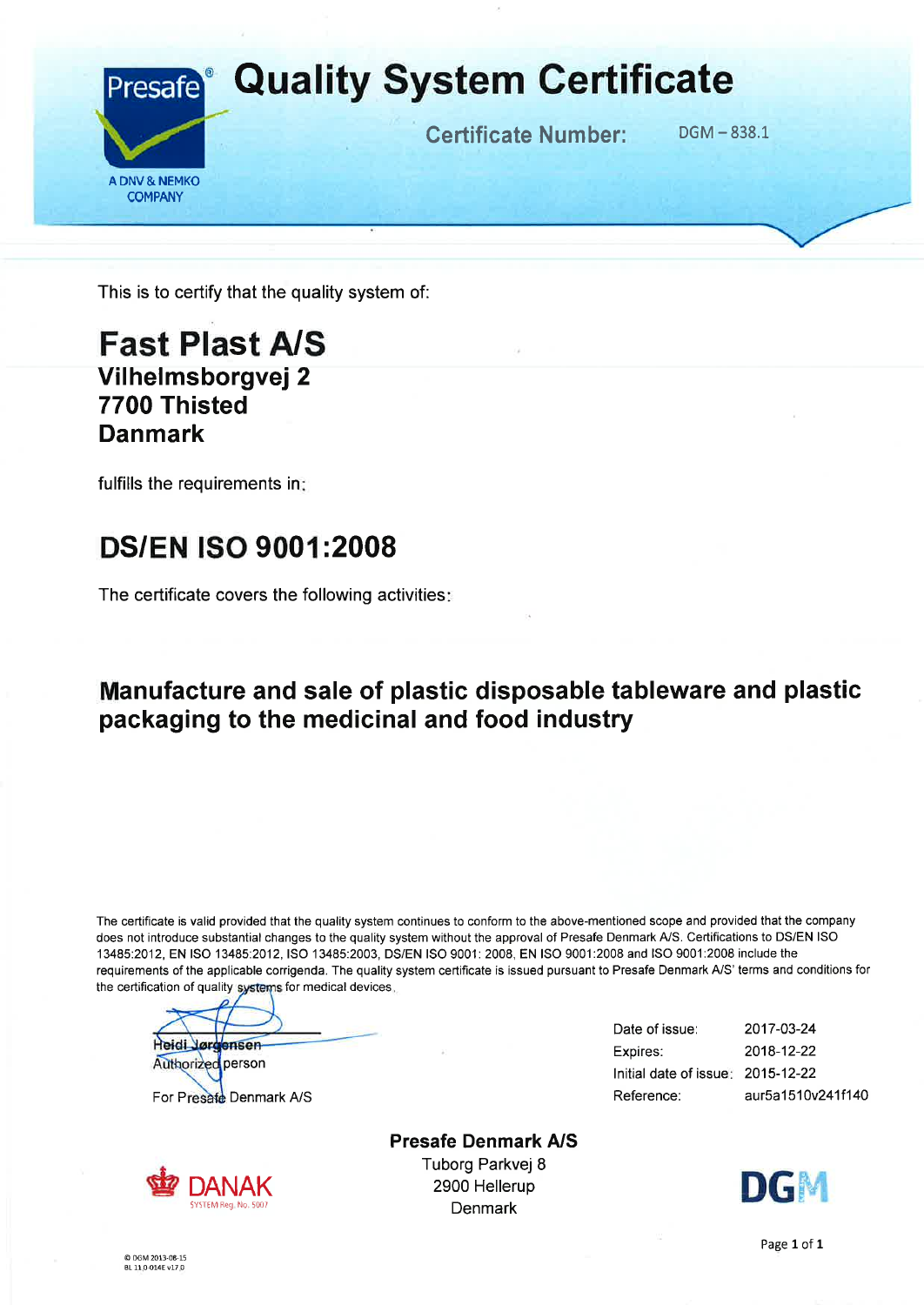

# EF-Attest

Certifikat nummer: DGM-052

Det attesteres hermed, at kvalitetssystemet hos:

### Fast Plast A/S Vilhelmsborgvej 2 / 7700 Thisted Danmark

er godkendt i overensstemmelse med kravene <sup>i</sup>

## Bilag V afsnit 3.2 - Kvalitetssikring af produktionen

i Rådets direktiv 93/42/EØF om medicinsk udstyr, som ændret og som implementeret i dansk lov.

Attesten omfatter følgende aktiviteter:

#### Fremstilling og slutafprøvning af medicinbæger i klasse I med målefunktion

EF-attesten er gyldig under forudsætning af, at kvalitetssystemet forbliver i overensstemmelse med det nævnte gyldighedsområde. Det er desuden en forudsætning, at firmaet ikke indfører væsentlige ændringer til kvalitetssystemet uden at disse først godkendes af Presafe Denmark A/S. EF-attesten er udstedt i henhold til Presafe Denmark A/S' bestemmelser vedrørende certificering af medicinsk udstyr og giver fabrikanten ret til anbringelse af CE-mærket. Attesten er udstedt på baggrund af en godkendt audit af fabrikanten. Fabrikanten er underlagt regelmæssig audit i henhold til-Direktivet.

Uh.

Bent Buus Autoriseret person

For Presafe Denmark A/S



Udstedt: Udløber: Udstedt første gang Reference: 2015-12-22 2020-12-22 1997-12-22 aur5a1510v241f140

Presafe Denmark A/S Notified Body, ldentification No. 0543 Tuborg Parkvej 8, 2900 Hellerup, Denmark